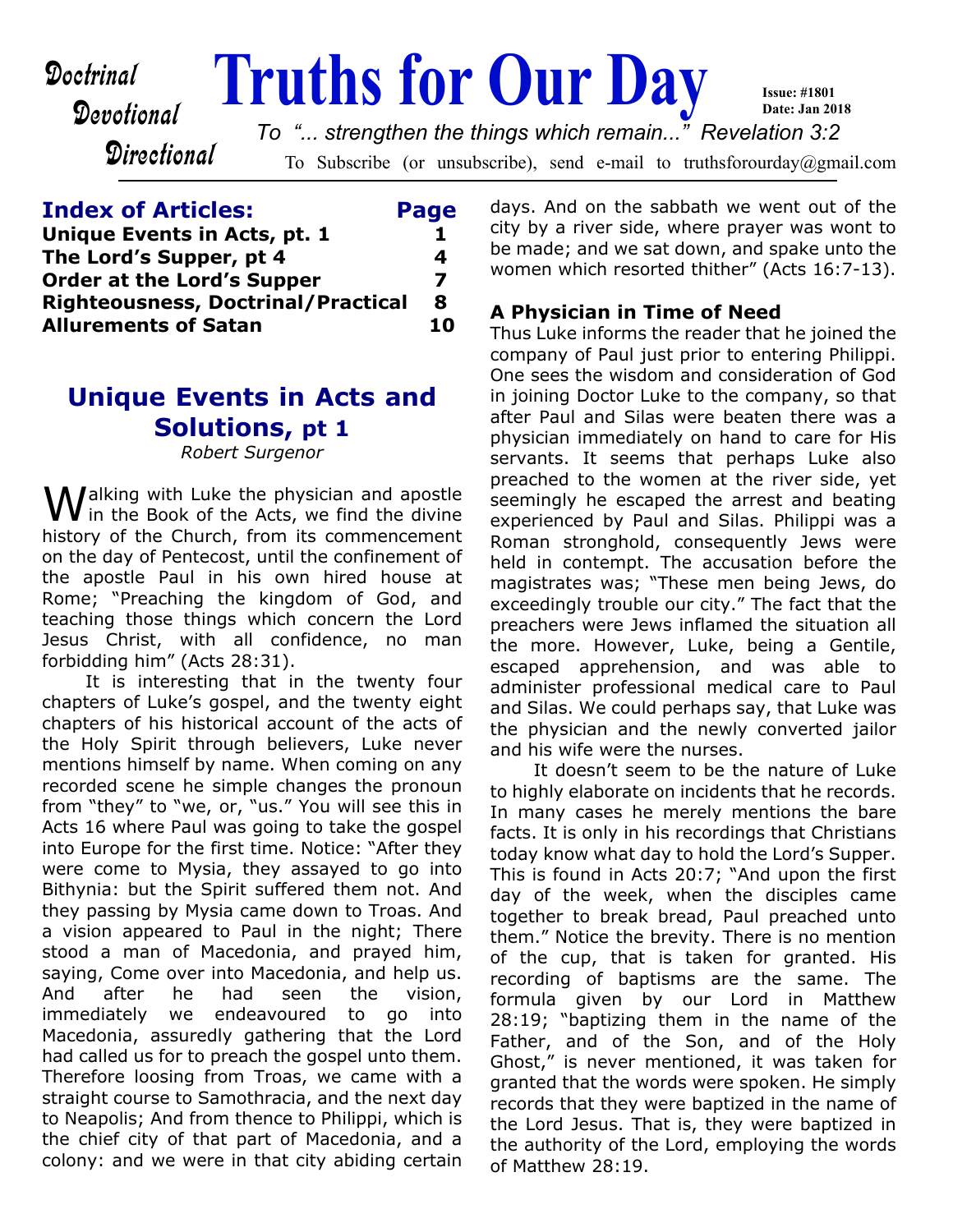## "Truths for our Day"

is a monthly publication that is freely available on the Internet and is intended to be a help to believers who appreciate the timeless truths of God's Word and who recognize the unchanging principles of God's will for His people. It is primarily intended to strengthen those who enjoy fellowship in local assemblies of believers who are gathered to the Name of the Lord Jesus Christ alone.

Editor and Publisher: loel Portman 1200 Forest Glen Ct. SE. Cedar Rapids, IA, 52403 Write to: mail@truthsforourday.com

All issues of "Truths for our Day" are available by clicking on the link below. This will take you to the index: **Truths For Our Day** 

#### Please read this notice:

We permit and encourage you to reprint any issue of "Truths for our Day" that you desire, either for yourself, or to share with other believers. However, if you wish to<br>copy an individual article, we will forward your request to the copyright owner of the article to request his permission. For this reason, the format of the publication is locked to prevent unauthorized publication of articles that the author would prefer to reserve. Please do not copy them in any other way. We want to respect the ownership of all those who have written articles.

 We also hope you will let others know about "Truths for our Day" and encourage them to subscribe as well. They can do so by simply sending an e-mail to this email address:

mail@truthsforourday.com

Thank you

### **Believers From The House of Israel**

Luke also records three events in Acts that could prove confusing to those unlearned in the Scriptures, and it is with these three that we hope to expound. The first event is found in Acts 2:36-42.

"Therefore let all the house of Israel know assuredly, that God hath made that same Jesus, whom ye have crucified, both Lord and Christ. Now when they heard this, they were pricked in their heart, and said unto Peter and to the rest of the apostles, Men and brethren, what shall we do? Then Peter said unto them, Repent, and be baptized every one of you in the name of Jesus Christ for the remission of sins, and ye shall receive the gift of the Holy Ghost. For the promise is unto you, and to your children, and to all that are afar off, even as many as the Lord our God shall call. And with many other words did he testify and exhort, saying, Save yourselves from this untoward generation. Then they that gladly received his word were baptized: and the same day there were added unto them about three thousand souls. And they continued stedfastly in the apostles' doctrine and fellowship, and in breaking of bread, and in prayers."

## **The Pattern of Today**

In our day and age the pattern of obtaining salvation is: (1) The word of God is heard; (2) Conviction of sin through the Spirit's operation, is experienced; (3) Repent-ance is evidenced in the convicted one; (4) Faith is placed in the Lord Jesus Christ, and upon trusting Christ as one's own personal Saviour, that person is immediately indwelt by the Holy Spirit, and baptized by the Spirit into the body of Christ. Shortly after, that saved one submits to the waters of baptism to declare that they have died with Christ, and have been raised with Christ, to walk in newness of life. Their water baptism does not save them, but simply announces what has taken place when they trusted Christ.

You won't find this order in Acts 2, and the question arises - why? It seems strange to some that the folks of Acts 2 could not receive the Holy Spirit until they had submitted to the ordinance of water baptism. The portion seems contradictory to what we have today. However,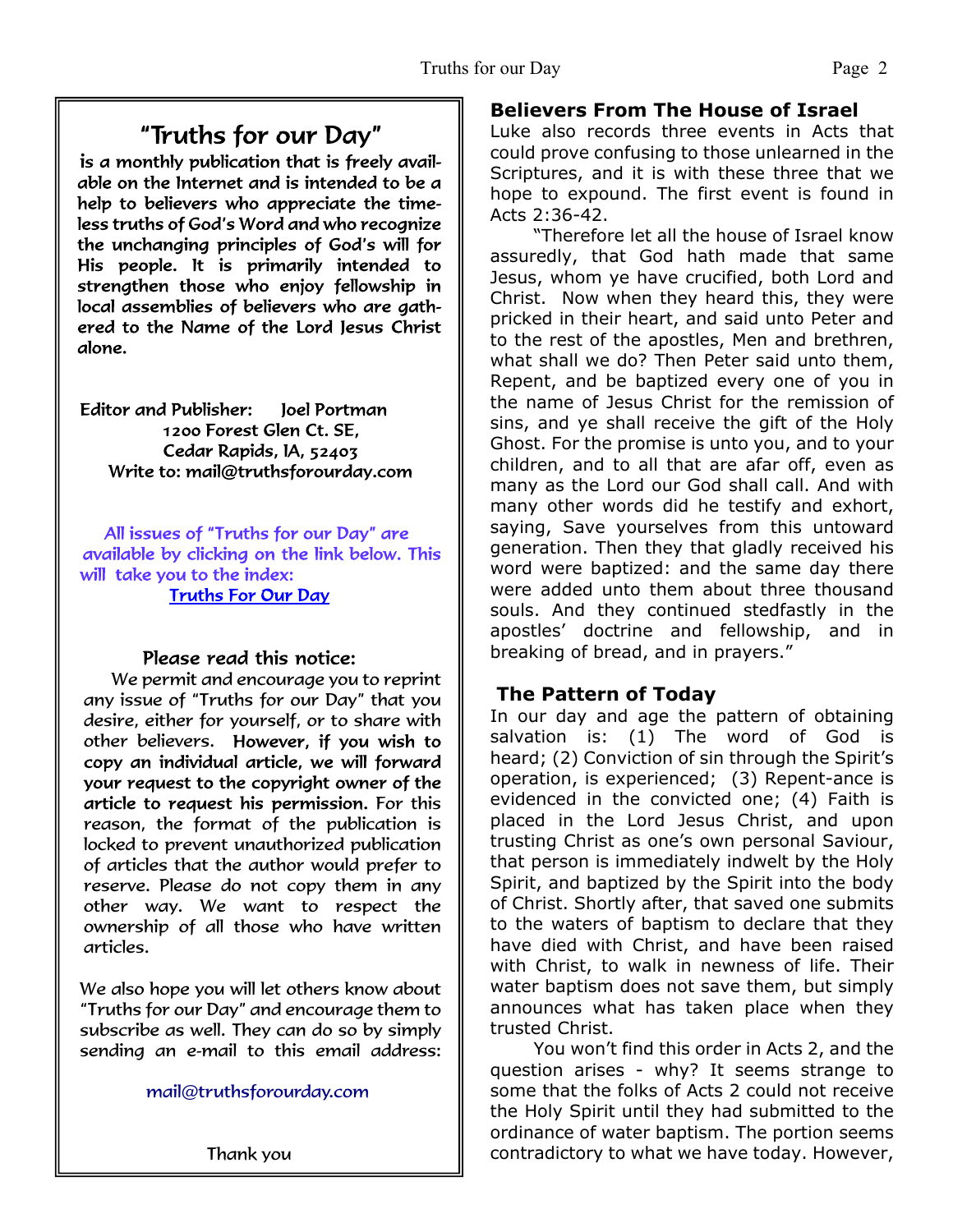there is a valid explanation, and it is found in the context. We must remember that the Book of Acts is recording a transitional period from law to grace. Do keep that in mind.

Also we want to consider the hidden meaning of some of the words employed in our King James Version. There are some shortcomings in our version, but remember this, it is still the most reliable version that a person can possess.

#### **Error of the Campbellites**

There is a denomination called, "The Church of Christ," founded during the beginning of the 19th Century by Thomas Campbell, that claim baptism is essential for salvation, and the portion under consideration is one of their main points.

"Repent, and be baptized every one of you in the name of Jesus Christ for the remission of sins, and ye shall receive the gift of the Holy Ghost."

They tell us, "See, you have to be baptized FOR the remission of sins, and unless you are baptized, your sins will never be remitted." What they don't understand is the full meaning of the words in Greek manuscripts.

#### **That Little Word – "For"**

Let me explain the word, "FOR." When a hero comes home from the battles of war, a date is set for his award. His heroic activities on the front line have earned him the Medal of Honor. The awarding date is set, and the day comes when he is standing before the President of the United States to be awarded with the Medal of Honor. As he stands before dignitaries, the President pins the medal on the hero for his bravery. Notice I said, "FOR his bravery." Now then, what made the man brave? Was it the pinning on of the medal? Did the medal being pinned on him make him a hero? Hardly! He was decorated with the medal because of his bravery.

#### **A Public Declaration Required**

Come to our verse now. Why were the men of Israel exhorted to be baptized? Certainly not to remit their sins, which only the blood of Christ can do, but they were exhorted to be baptized because of the remission of their sins.

Their sins had previously been remitted through trusting Jesus as their Messiah, and because of this they are exhorted to proclaim this truth by submitting to the baptism of water. Furthermore, before they could receive the gift of the Holy Ghost, they had to submit to the ritual of water baptism. Why? Today as soon a a person confesses Christ Jesus as their Lord, they receive the gift of the Holy Ghost. Why the difference here? The answer is found in the context. Notice the people being dealt with - "Therefore let all the house of Israel know assuredly, that God hath made that same Jesus, whom ye have crucified, both Lord and Christ" (vs.36).

The scene is entirely Jewish. These people represent "the house of Israel." The house of Israel had publicly denied the Lord Jesus, and before any of them, on this particular occasion, were to receive the gift of the Holy Ghost, they were required by God to publicly confess Jesus Christ as their Messiah, and being baptized publicly fulfilled that obligation. Upon repenting they were saved, but before God would empower them with the Holy Ghost, He required of them to make their confession public through baptism. This procedure was only on the day of Pentecost, and was never repeated. It was a unique event.

#### **Three Thousand Steadfast Souls**

The chapter closes beautifully; "Then they that gladly received His word were baptized: and the same day there were added unto them about three thousand souls. And they continued steadfastly in the apostles' doctrine and fellowship, and in breaking of bread, and in prayers. And fear came upon every soul: and many wonders and signs were done by the apostles. And all that believed were together, and had all things common; And sold their possessions and goods, and parted them to all men, as every man had need. And they, continuing daily with one accord in the temple, and breaking bread from house to house, did eat their meat with gladness and singleness of heart, Praising God, and having favour with all the people. And the Lord added to the church daily such as should be saved" (Acts 2:41-47). People have questioned how three thousand souls could be baptized in such a short amount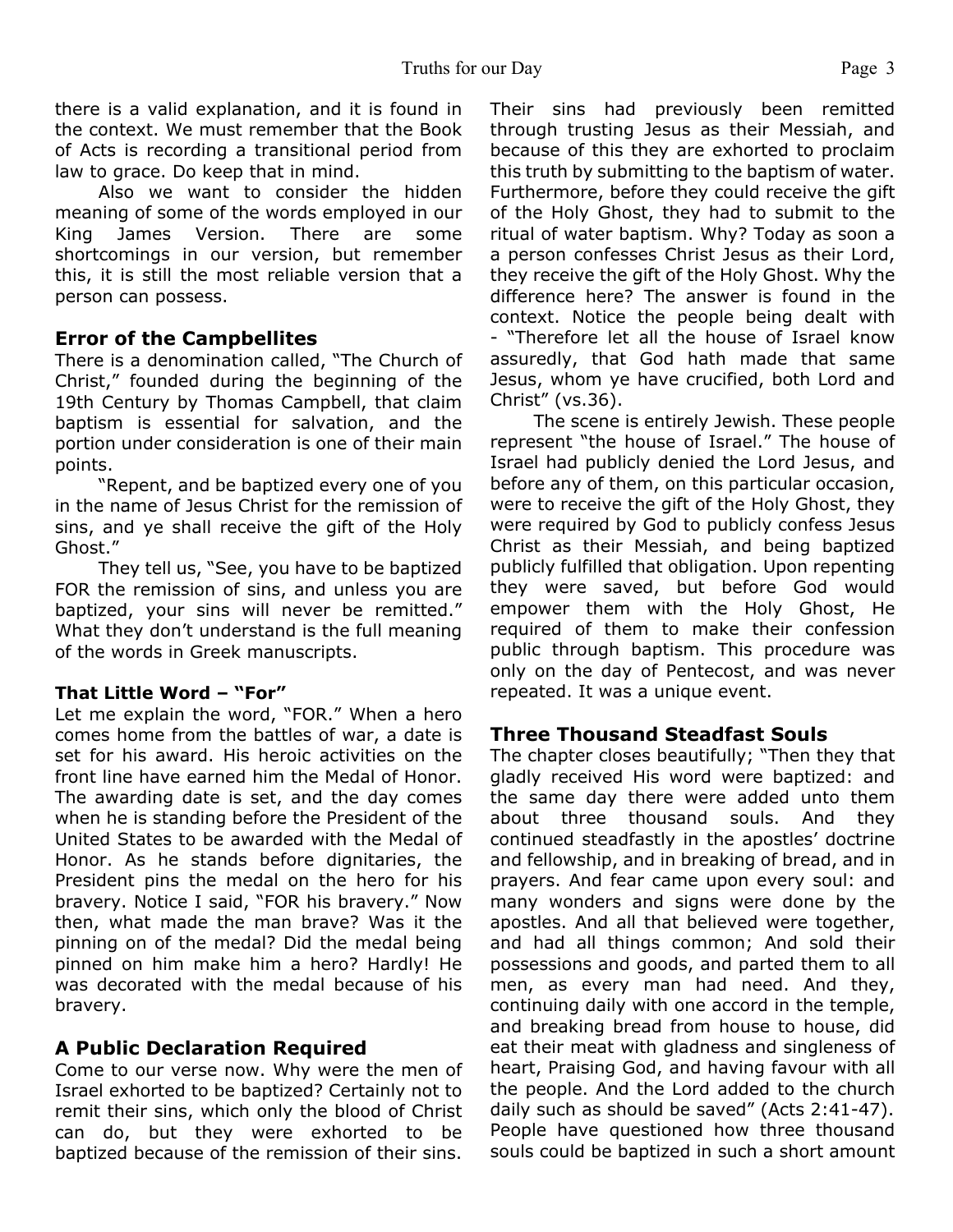of time, but Luke is not concerned about satisfying one's curiosity, he simply states the facts, and since the facts are divinely inspired, I accept them as truth. What tremendous addition to the new church at Jerusalem. How could they conduct the Lord's Supper with such a large number? Luke, in his brevity, doesn't tell us.

Being added to a local assembly is a tremendous thing, but continuing steadfastly is even better. The word "steadfastly" carries the thought of, "adhering to one, to be devoted or constant to one, to be steadfastly attentive unto, to give unremitting care to a thing, to persevere and not to faint." In other words, nothing was more important to them than God's assembly. It was a place where the apostle's doctrine was taught, which produced a fellowship that was expressed in breaking of bread, and in prayers.

There were no New Testament epistles at this time. All teaching came from the Old Testament Scriptures, and also from the divine revelations given to the apostles from time to time, referred to as "traditions" (2 Thess. 2:15).

This ministry was intently listened to, and unswervingly obeyed. The teaching was daily. I am afraid that it is different today. How many assemblies do you know that would welcome twelve weeks of ministry meetings? Some assemblies today are "tired" after three nights of ministry. Shame on them. There was a reality in the early days of the Church on earth. The assembly at Jerusalem continued daily with one accord in the temple, besides having love feasts in their own homes on a daily basis. Their love for each other was so great that they shared their possessions with each other. A few years later Paul lamented, "For all seek their own, not the things which are Jesus Christ's" (Phil. 2:21).

#### **For Me to Live – Christ!**

We are so busy today with multiple "irons in the fire," that the things of God are relegated to the back seat. How different was Paul, who exclaimed, "For to me to live is Christ, and to die is gain" (Phil. 1:21). How different from the world, who says, "For to me to live is wealth;" Or, "For me to live is fame;" Or, "For me to live is power;" Or, "For me to live is pleasures." Christian, what is your goal in life? Is it, "for me to live is Christ"?

There was a beautiful simplicity to the gathering, which the words, "singleness of heart" indicate. They praised God and the unsaved onlookers praised them, and most blessed of all, "the Lord added to the church daily such as should be saved." Some assemblies today do not even see one soul added in a year.

(continued)

 **Faith has one thing to do; that is, to walk before God, realizing the presence of Him who is alike Sun and Shield. It is for God to remove difficulties, to clear away hindrances, to defend, to succor, and to help; and it is for Faith calmly to walk on, even though a Red Sea lies before and an enemy's host behind.**

# **Various Issues regarding the Lord's Supper, pt 4**

*Joel Portman*

We have noticed that the Lord's Supper in<br>the New Testament was marked by its simplicity, spirituality, an expression of unity of assembly, and was a remembrance of the Lord (not only His death). Its having been instituted in the night while the Lord Jesus was being betrayed (1 Cor. 11:23 ..imperfect), shows that it is the Lord's intent that only true disciples should partake of the supper. His thoughts were not on His suffering but on the disciples and their remembrance of Him. It followed the Passover and began a new thing. Passover looked back to deliverance, but the Supper looks forward to His coming (as well as back to His suffering). It centers upon occupation with/remembrance of HIM, more than thanks or blessings (though there is certainly room for our sincere thanksgivings).

 It is composed of breaking the bread and drinking of the cup. "Breaking the Bread" is not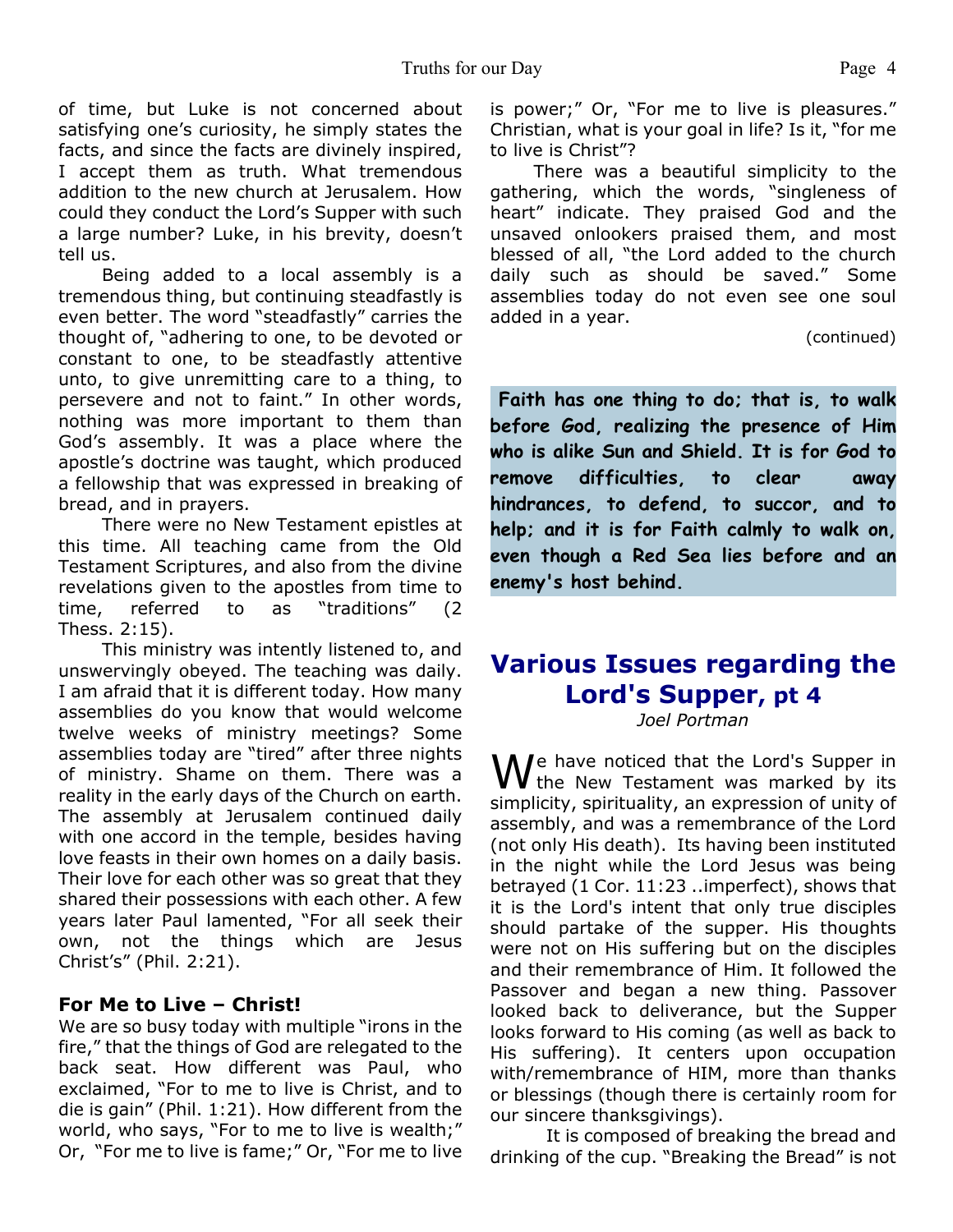an official act, but it is what each believer does when partaking of it. It represents His perfect body given for us as a sacrifice. Drinking the cup is also personal. It represents His precious blood, the price of our redemption.

 Its placement in assembly meetings seems that it had first place in order when the assembly met. (in Acts 20, 1 Cor. 11 it is first, then the ministry of chapter 14).

- It is an ACT of . . .
- a. Obedience "this do ye
- b. Remembrance "in remembrance of Me"
- c. Fellowship an assembly act, with Him and with one another.
- d. Proclamation "show the Lord's Death until He come."
- It is NOT a

 a. Social Gathering , as the Corinthians had made it with their feasting beforehand.

 b. Man-instituted gathering, it has the authority of Christ as Lord

 c. Irregular, spontaneous gathering, "as oft.." how oft? The pattern instituted was that the disciples gathered on the 1st day of the week. We have no basis for other days.

 d. Careless gathering. Cf. vs. 27-29. "Examine..." is discern true condition of life.

 Lord's Supper (as the Burnt Offering) forms basis of all other activities of assembly. All others derive their value from this highest form of our worship. All other assembly gatherings are important as well! However, this touches all the rest.

 If we partake of the Lord's Supper in a right condition and frame of thought, then we also will want to be present at all the other meetings of the assembly.

 It acknowledges His claims upon us and recognizes His sovereignty in our midst.

#### **Issues and Questions that arise.**

What is wrong with believers on a vacation or trip having the Lord's Supper together? Lord's Supper is always connected with a local assembly testimony. Never else. Paul was often journeying as in Acts 20, but didn't carry out the Lord's Supper until with the assembly. The Lord's Supper is never to be seen as something to fit into my convenience, but my yielding to the Lord's will.

How is the Lord's Supper a Worship meeting? Wrong to call it such? What is Worship? It is a gathering supremely and primarily for worship, not a place for petitions or asking. Worship is the act of prostrating oneself before the Lord in submission and recognition of His greatness, His glories, His supreme worth. It is an occupation with an Infinite Person. However, it is not called a worship meeting in the Bible, and we do best to avoid words if not scriptural. There is clearly room for thanksgiving from our hearts at the supper.

Where is our worship carried out? We physically worship where we are gathered. Our bodies are not transported elsewhere, but we spiritually worship in the heavenly sanctuary, where our Lord Jesus is now. This is not some ethereal, mystical experience, but rather that our spirits are centered upon Him and we are in His presence. As the Great High Priest, now in heaven, He leads in worship.

Why is not everyone who professes to be a believer received to the Lord's Supper? Reception to the assembly is NEVER to the Lord's Supper but to the entire fellowship of the local assembly. The Lord's Supper is a function of those who are able to sit down in fellowship one with another and with the Lord. Being in the Body of Christ is not the same as being in the local assembly fellowship. Reception is an acknowledgment of fellowship that exists.. agreement, desires alike. That can only take place when there is an exercise of heart, a life that is suitable. Those who claim that every believer should be allowed fail to see the importance of maintaining and carrying out assembly reception, and also (usually) discipline.

Why is it that the chairs are usually arranged in a circle at the Lord's Supper, and those who are not in the assembly sit in a separate area (and not at other meetings)? We usually arrange the chairs in a Circle, because of the purpose of the meeting. Arrangement of chairs usually expresses the kind of meeting that it is. If for ministry or teaching, they face the speaker. In the case of the Lord's Supper, we are gathered for worship, not to hear a sermon. Forming a circle expresses our FEL-LOWSHIP, indicates that the purpose of our gathering is to FOCUS OUR ATTENTION ON THE BREAD AND THE CUP, and it also expresses the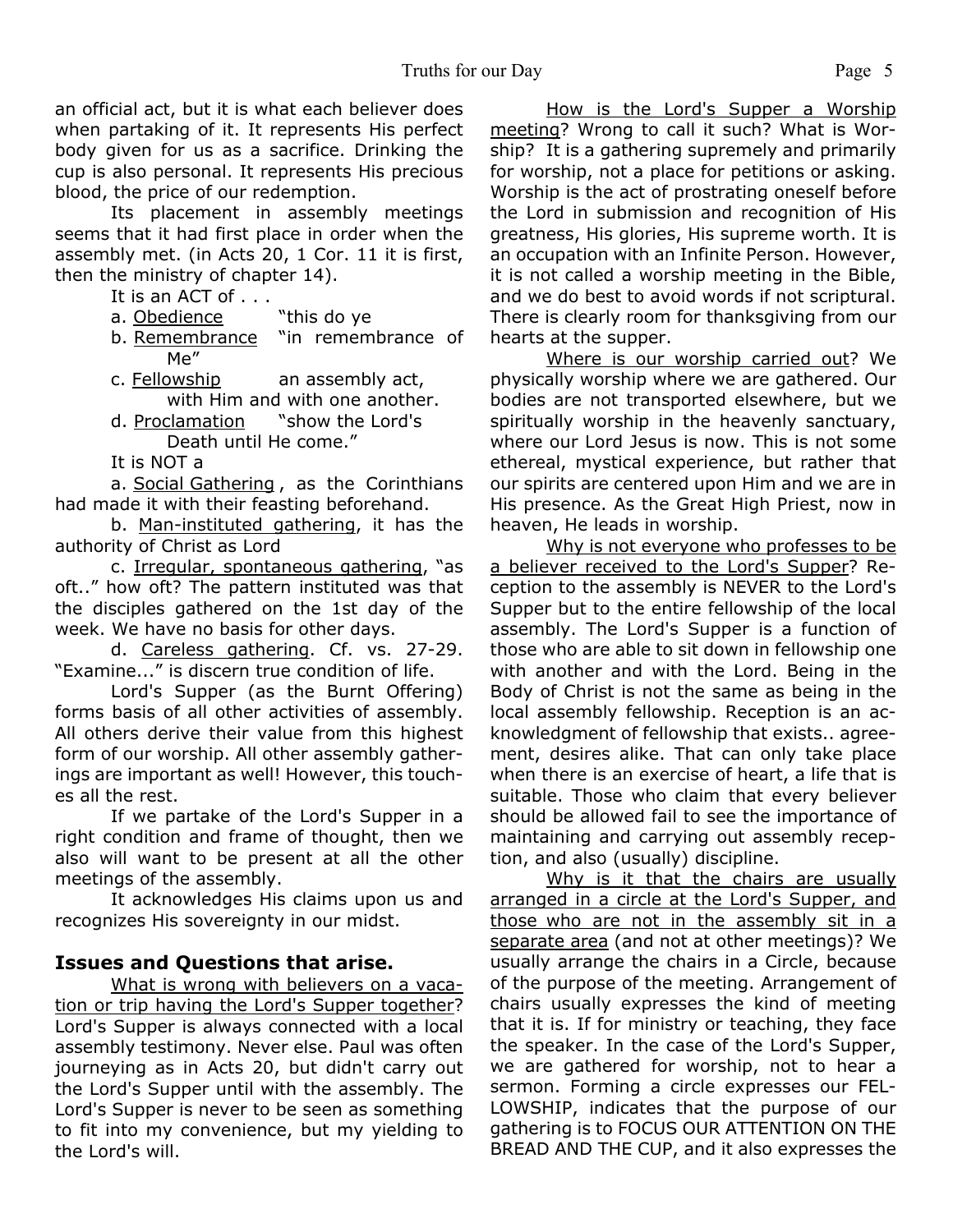reality of THE LORD IN THE MIDST. "In the midst," (en meso) Matt. 18:20 is a term that indicates a circle with a center, and He is in the center of His people. An interesting expression is in Song 1:12.. "sitteth in his circle (table)" There we see a picture that illustrates the Lord's Supper. Because the Lord's Supper expresses uniquely the fellowship of the assembly, those who are not in fellowship sit separately. This is not involved in any other meeting.

 The term "Back Seat," is a misnomer that has crept into our language. Never found in the NT! Actually, the only closest place is in 1 Cor. 14... "seat of the unlearned." And there it is with relation to a meeting for teaching.

What Gift is needed for the Lord's Supper? Absolutely none. There is no gift of worship or praise. What is needed is time spent, occupation with Christ, meditation on Him, desire to give honor to His Name. Mary, Jn. 12, braved all to expend her worship on the Lord. Let us not deprive Him of receiving what is His due because of our laziness or carelessness.

 Other questions are frequent as well. Why is there only one loaf and one cup? Must the bread be unleavened? Wine or juice? There should be one loaf in view of what it represents. First of all, it represents the ONE body of the Lord Jesus given for us in which He suffered on the cross. It also represents the One mystical body of Christ and the fellowship of the local assembly, of which we are a part. It speaks of the UNITY of HIS PERSON seen physically and also the spiritual truth of it with relation to His people. To have wafers or several loaves is to indicate that the body in which He suffered was not a unified person, and also it would indicate that the fellowship that He formed in the church in both aspects is divided. No, it is seen as a unified whole. The action of breaking the bread does not refer to what a brother might do when he divides a loaf for convenience in passing it. Breaking the bread is the individual taking his/her portion from it when they eat.

Was the bread unleavened? It was at the institution after the Passover, but it is never defined afterwards. The word used is the word for plain, ordinary bread. It is not a type, but a

memorial. So one can find no justification for requiring the bread to be unleavened. It is a memorial of the Lord's body, not a symbol. Conditions that existed at the institution of the supper didn't continue in subsequent remembrances.

 There is one cup, because it represents the ONE Sacrifice of the Lord Jesus when His blood was shed for us. Emphasis is not on the wine, but on the singularity of the cup, so one would suggest that to have individual cups would be to violate the unique element that it represents.

 We also hear some ask if the contents should be wine or grape juice? We would judge that it was wine that was used in the NT. The only reference I can think of that speaks of grape juice squeezed from the grape and then consumed is in the dream of the butler when he recounts it to Joseph in Gen. 40:11. However, nothing is said of it being wine in the New Testament. It is called the "fruit of the vine". Debate is often heard over the meaning of that term, or "wine", but all other references in the books following the gospels are clear that wine has an intoxicating aspect to it, which is not true of grape juice. So, no verse says we must use wine, but we know it was very likely used by believers, because in the area of Bible, grape juice would ferment to wine fairly rapidly. It is also "slightly" more sanitary, though it is not the disinfectant that some brethren believe it to be. Also, wine has a certain bitterness about it (especially the natural wines), so it would suggest the bitterness of the suffering of our Savior when He endured the judgment for us.

 Another suggestion that may be applicable is that the bread and wine represent the body and blood of the Lord. During the days of His humanity, those elements of life were united ("flesh and blood", Heb. 2:14, 1 Cor. 15:50), but on the table they are separated. This teaches that death has taken place, and we are reminded in this way of the life and the death of our blessed Lord, and we are enabled to remember Him with sincere worship from our hearts.

 What should one do if he has sinned or if there is any problem in his life? 1 Cor. 11:27-31 speaks of eating or drinking unworthily, and that we are to examine ourselves. We are to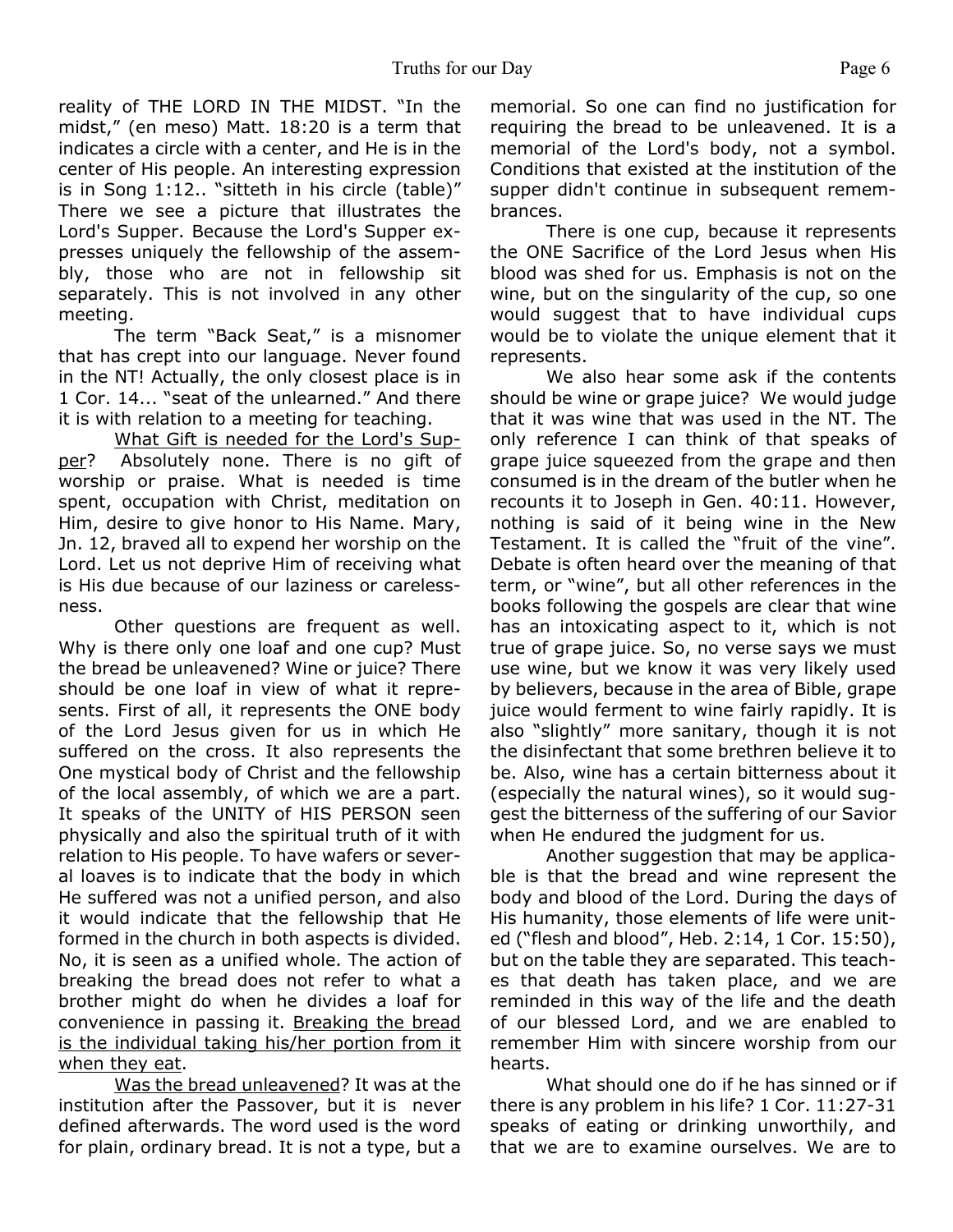examine, judge, assess ourselves (obviously those who are already in assembly fellowship).This should be followed by confession to Lord. Then we are to eat. Not "stay away!" It is the eating and drinking that is emphasized...physically partaking is part of our worship and it expresses our participation together with the other believers. The problems in Corinth demanded self-examination. They were not doing so! Therefore they were being judged. Disunity and issues with brethren should be resolved (Matt. 5:23-24). Believers cannot worship as they ought when they are in a wrong relationship with the Lord or with one another. The priests in OT washed at the laver before they approached altar, and before they entered the Sanctuary.

So may these limited thoughts on the Lord's Supper serve to stimulate our hearts and give us added cause to appreciate the holy privilege that is ours to obediently remember Him as He has commanded until He comes again.

(concluded)

## **Order at the Lord's Supper**

M Je never read of a deacon, elder, pastor, or **V** even an apostle taking control. There is not a scintilla of evidence that there was a human leader, and not a jot or title to support the traditional observances of Christendom. From whence then came such perverted traditions? From the same source as the traditions of the scribes and Pharisees. Men assume a position of leadership, which is not warranted in the Scripture, and the low spiritual state of believers permit such an assumption. Then, having obtained such power, clerisy is born, and the laity (so-called) are subjected to convenient rules and regulations that strengthen the cleric and weaken the so-called laity, and many love to have it so.

Scriptural order is to come together in absolute dependence on the Holy Spirit. Of course, spiritual men will lay the table, and then the gathered company wait before the Lord. One is moved to pray; another to read the Scripture; another to lead in a hymn. They are

not carried away in an uncontrolled ecstasy, but have subdued spirits under self- control (1 Cor. 14:16, 26). Women are in silence (1 Cor. 14:34); men only are to pray (1 Tim. 2:8, 12). Sisters have their heads covered, as an acknowledgement of Divine leadership and order. Notice carefully the order from 1 Cor. 11 to 1 Cor. 14. In chapter 11 there is the Lord's Supper, in chapter 12 the gifts severally divided, in chapter 13 the controlling power of love, and in chapter 14 the gifts functioning.

It is well to distinguish between priesthood and gift. All are priests, but all are not gifted to publicly minister to the saints. Ministry should not precede worship. Worship, praise, and prayer ascends to God; ministry descends from God. The order is the same in John's Gospel where, after the Lord had dispensed His own supper, we have the four chapters of ministry.

Speculation as to the use of wine or unfermented juice, or as to the use of bread or unleavened bread, is settled by a careful examination of the usage of the words. It was wine misused that made the Corinthians drunk, wine that "cheereth God and man" (Jud. 9: 13). Unfermented juice has had a preservative added to prevent fermentation, and would be akin to tampering with a Divine symbol. Doubtless, the Passover loaf used by the Lord in the institution of the Supper was unleavened, otherwise the Passover ordinance would have been marred. However, the Spirit of God does not discriminate between the words "bread" and "unleavened bread" ; but uses the word "artos" in 1 Cor. 11 of the bread for the Lord's Supper, and uses the same word "artos" in John 6: 7, and other places for ordinary leavened bread. It is not wise to go beyond what is written.

Every believer is called upon to "examine himself," before partaking of the bread and the wine. Failure to do so incurs God's displeasure. Unconfessed sin leads to varying degrees of judgment, and if persisted in, may finally even lead to physical death. "For this cause many are weak and sickly among you, and many sleep" (1 Cor. 11: 30).

May God enable us to separate from every evil thing, whether moral or doctrinal, and, as we anticipate the Lord's return, to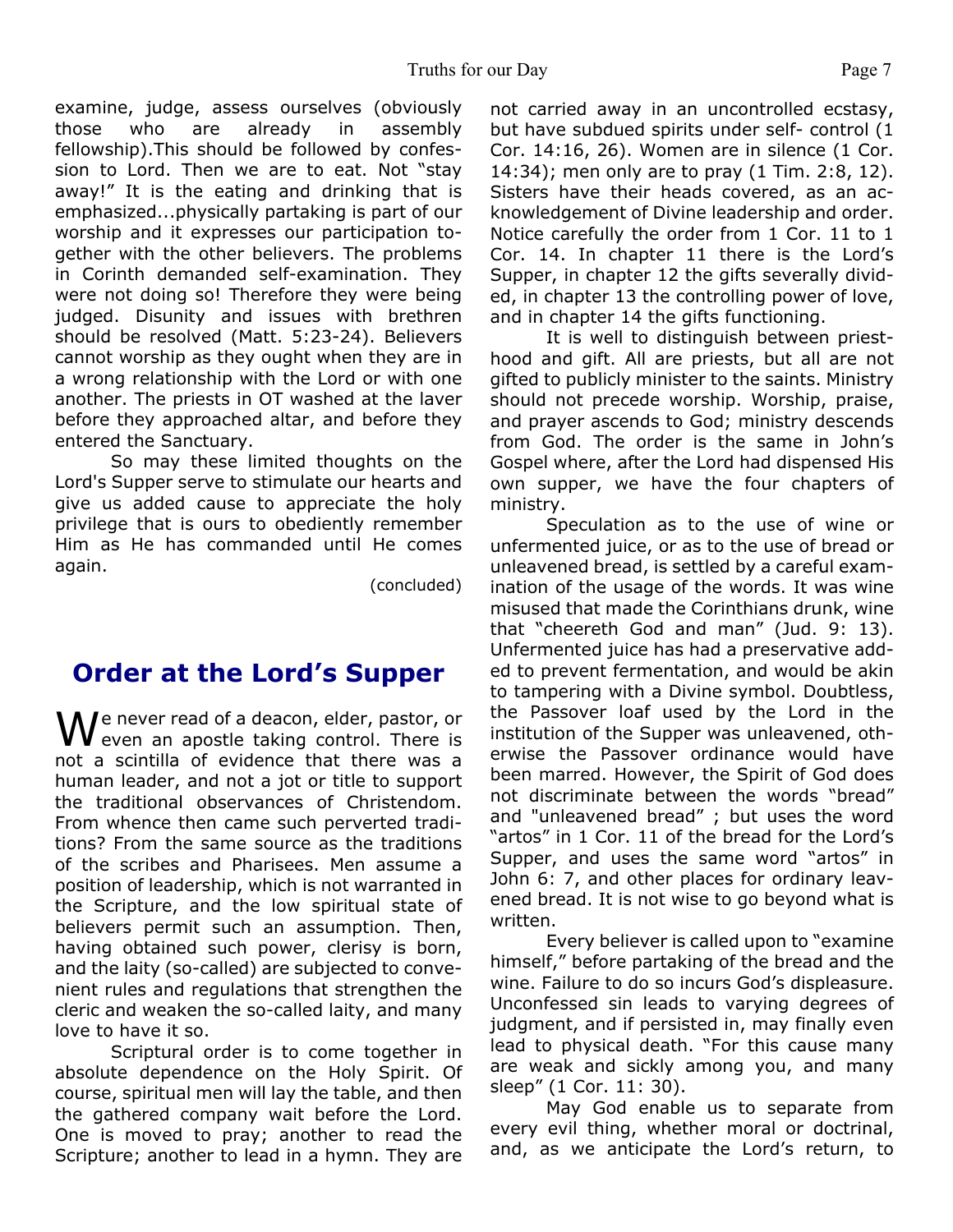maintain the SIMPLICITY OF THE DIVINE PAT-TERN! "For as often as ye eat this bread, and drink this cup, ye do show the Lord's death till He come" (1 Cor. 11:26).

(Wholesome Words, #7)

## **Righteousness— Doctrinal and Practical**

*Walter Scott*

There is not a subject apparently more diffi-<br>cult than that of righteousness. Books and There is not a subject apparently more diffitreatises without number have been written on it, and theologians all ages have crossed swords over this knotty question. What is the result on the whole of centuries of wrangle and strife? Persons are as muddled and confused as ever, and a subject which in itself is simple, has been so tortured and twisted in polemical dispute, that a clear exposition of the doctrine of righteousness is an imperative need of the day.

 Righteousness is the necessary basis of God's dealings with saint and sinner; the ground on which grace gloriously sways its scepter (Rom. 5:21); and the superstructure on which all Christian life, progress, and service most surely repose. Hence a more important theme can scarcely be thought of, and it will be readily admitted that a mistake on this subject so vital to all, may very seriously affect the soul's relation to God and our responsibilities to others.

Righteousness is a relative term, that is it involves dealings or relationships with others. The simple idea in the word is what is right. This consideration will simplify a study of the subject, because whatever additional shades of meaning there may be, and however variously applied, the root-thought in every passage is that of a state of rightness in reference to God and to man.

#### **The Righteousness of God (Rom. 3)**

Signifies God's consistency with His nature, His character in freely and perfectly justifying a sinner believing in Him. Now this it will be observed cannot be imputed to another. It is God's righteousness, not man's. The question of imputation does not occur in this chapter at all, nor in any passage where the term "the righteousness of God" occurs. In chapter 3 of the Romans, after the demonstration of the personal sin of Jew and Gentile (1-19), we have the revelation of the righteous ground on which God can justify a guilty sinner. God acts rightly, in perfect consistency with His nature in so doing. How very simple therefore, yet withal profound, is this Pauline expression, "The righteousness of God," when divested of the numerous theological meanings ascribed to it. As used by St. Paul in Chapter 3. of the Romans for he alone of the sacred writers of the New Testament employs the term—it is the sure repose of the soul. We may remark that the phrase "the righteousness of Christ" is not once met with in the Holy Scriptures. The substitution of this latter for the scriptural term " the righteousness of God" has done much to mystify the subject in the minds of many of God's dear people. "The righteousness which is of God" (Phil. 3) shows a verbal difference from that in Rom. 1:16 and 3:21, 22. But the difference is not in words merely. In Phil. 3, the apostle is contrasting two kinds of righteousness; that which is of or from the law he would not have; whereas that which is of or from God he desired to possess.

#### **Righteousness imputed (Rom. 4)**

In this chapter we have righteousness reckoned or Counted to one who in himself is destitute of merit. Abraham is the great illustration of it (verses 3, 18-22), and David describes its blessedness (verses 6-8). It would be an immoral action for king or magistrate to declare a man right who was wrong. In point of fact man cannot justify or declare judicially right a proved offender; he can pardon, but he cannot justify. God alone can justify a sinner. He alone can impute righteousness to one who has it not. It is not putting a quantity of righteousness in the man. It is simply regarding him as a righteous or just person—one who, again we repeat, is not so either in nature or practice. How God can do this chap. iii. has fully informed us. Righteousness imputed to one supposes he is destitute of it. There is not the slightest thought in the chapter of Conferred inward righteousness. It is simply a man who is wrong being counted right. Christ bearing the Judgment of God, and God believed on who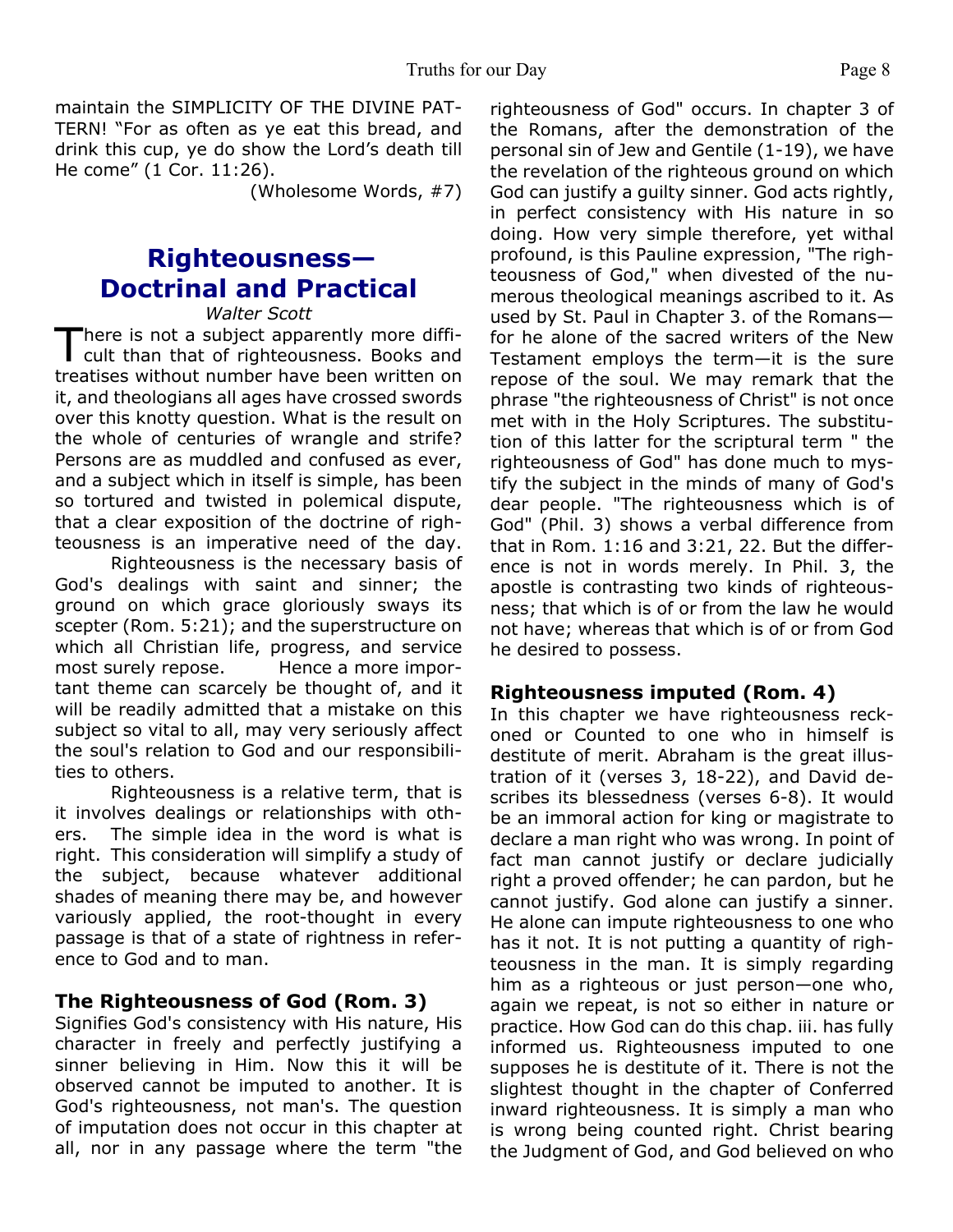raised Him up from the dead, explains it all. The reader will observe that " righteousness" occurs eight times in the chapter, and further that the words "of God," are not added in a single instance. "The righteousness of God" is nowhere said to be reckoned or imputed; but "righteousness" simply, is put to the account of a guilty person believing in God. God is just as righteous in justifying as in punishing, as consistent with the claims of His nature in the one as in the other, hence the imputation of God's righteousness is a moral impossibility. It is God's righteousness, is, and ever will be. "Imputed righteousness" is not accurate thought or language. Righteousness in itself has not the character of imputation, as the foregoing expression would imply; but righteousness imputed or reckoned is another thing. We may also observe that the righteousness of one cannot be put to another's account. If you could transfer one person's righteousness to another, then one is left destitute of it. If my being right in my relations to God or man, as the case may be, could by any possibility be put to another's account, then clearly I would be found positively wrong. What then of the common theological phrase "the imputed righteousness of Christ" Will it stand the rigid test of Scripture? This affects both the person and work of Christ. If "the righteousness of Christ" be put to our account, then it leaves Him without it, or unrighteous; on the other hand, if by the vicarious obedience of Christ to the law we are declared righteous, then clearly His death is in vain (Gal. 2:21). Thus both the Person and work of the Savior (unconsciously, no doubt) are in question in the unscriptural expression "the imputed righteousness of Christ." How important therefore to "hold fast the form of sound words."

## **We.. . . The Righteousness of God in Him (2 Cor. 5:21)**

Christ on the cross was made sin for us; now on the throne He is the righteousness of God. The grandest, fullest witness of right on the part of God is expressed in setting Christ at His own right hand—crowned and glorified. What a marvelous exhibition of the righteousness of God is witnessed yonder! But that is not all, for we too as "in him" are practical, living witnesses of it. He for the moment was made sin for us, that

we might become, continuously, the righteousness of God in Him; see Revised Version, 2 Cor. 5: 21. We confess we are amazed at the greatness of the grace; too much for us to receive, but not too much for God to give. We cannot point to the exalted place of angels as illustration of God's righteousness, we must look at the yet more exalted place of saints as "in him."

### **Righteousness in Everyday Life (Titus 2:12).**

This is a large subject, and covers every relationship and position in life. Do what is right to God and to your fellows. Faithfully and minutely fulfill every obligation of life, whether as a saint, servant, and worshiper to God; as a man, master, and servant in the world; as a husband, father, and wife in the circle of social relationship; and in the use of all that which God has entrusted you with, as health, time, talent, money, power, gift, etc. To be righteous is simply to be right and do right towards God and towards man. But where are we to learn practical righteousness? Where are we to learn the full extent of our obligations to God and to each other? How are we to be supplied with motive and power to act rightly in all things and in all relationships? For all this we must turn to the Word of God. It is there only we find life's duty fully unfolded. Not only so, but we are also directed to Christ as the grand and constraining motive, and to the Holy Spirit as the power by which practical righteousness is effected. We would press upon one and all the necessity of being consistent in every relation of life. Action in keeping with each respective relation gives us the practical righteousness demanded from one and all. Where this is lacking the soul is exposed to the attacks of Satan—our determined, wily, and ever watchful foe (Eph. 5:14), and leaves one weak, powerless, and unfruitful in service. If we are to be filled with the fruits of righteousness (Phil.1:11), and wait through the Spirit for its hope which is glory (Gal. 5:5), we must he prepared to follow righteousness" (2 Tim. 2:22) in all things and in all relations, and never sanction evil on any plea whatever. Of two evils choose the least" is an utterly false principle. A holy path to tread, a clean place to dwell, a good conscience in exercise there must